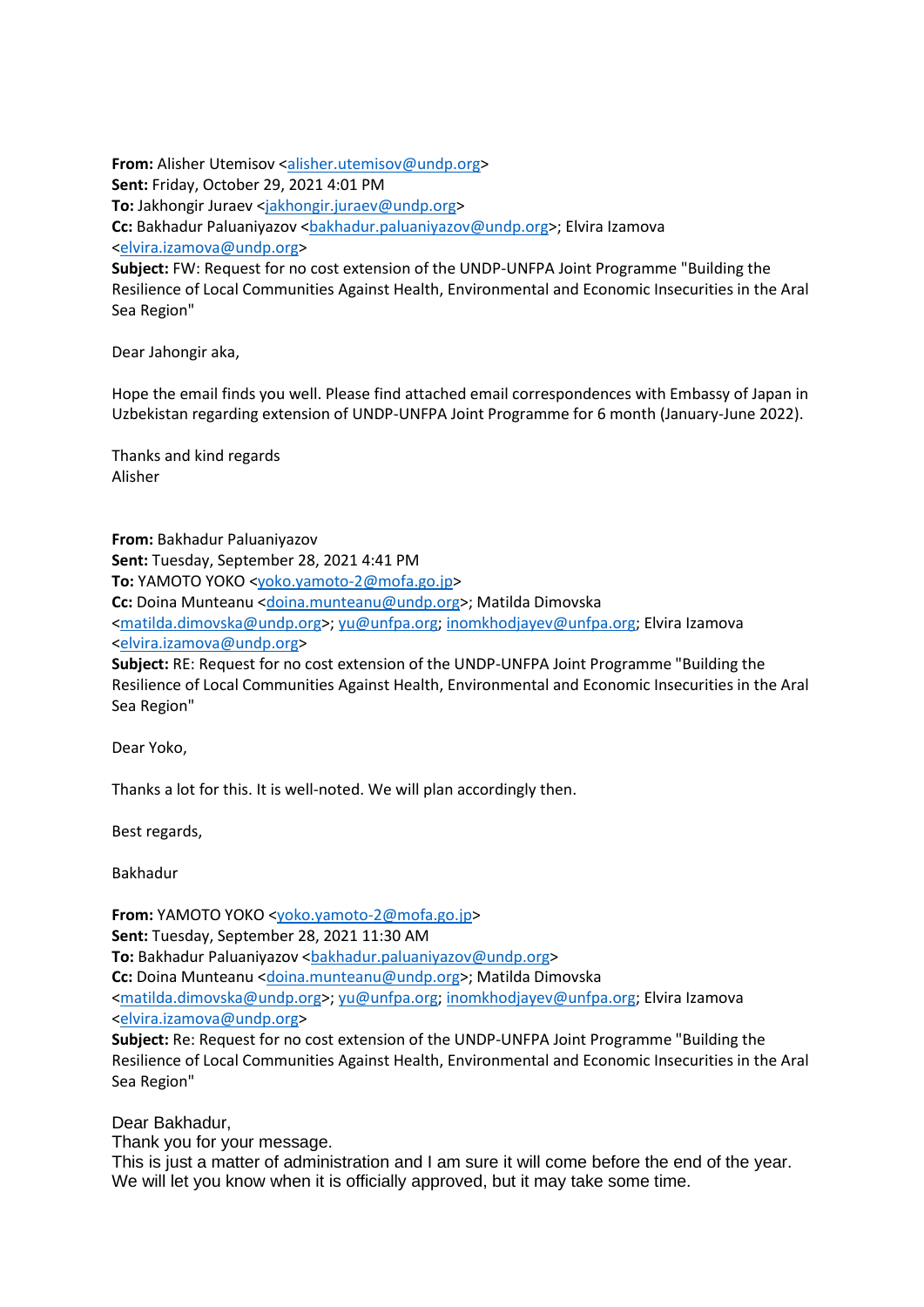best regards, Yoko

From: Bakhadur Paluaniyazov <br />
stakhadur.paluaniyazov@undp.org> **Sent:** Tuesday, September 21, 2021 2:39:23 PM **To:** [yoko.yamoto-2@mofa.go.jp](mailto:yoko.yamoto-2@mofa.go.jp) [<yoko.yamoto-2@mofa.go.jp>](mailto:yoko.yamoto-2@mofa.go.jp) Cc: Doina Munteanu [<doina.munteanu@undp.org>](mailto:doina.munteanu@undp.org); Matilda Dimovska [<matilda.dimovska@undp.org>](mailto:matilda.dimovska@undp.org); [yu@unfpa.org](mailto:yu@unfpa.org) [<yu@unfpa.org>](mailto:yu@unfpa.org); [inomkhodjayev@unfpa.org](mailto:inomkhodjayev@unfpa.org) [<inomkhodjayev@unfpa.org>](mailto:inomkhodjayev@unfpa.org); Elvira Izamova [<elvira.izamova@undp.org>](mailto:elvira.izamova@undp.org) **Subject:** RE: Request for no cost extension of the UNDP-UNFPA Joint Programme "Building the Resilience of Local Communities Against Health, Environmental and Economic Insecurities in the Aral Sea Region"

Dear Yoko,

I hope my message finds you well.

Please, for planning purposes, could you advice on the status of the request for 6 month extension.

Thank you in advance and best regards,

Bakhadur

**From:** Bakhadur Paluaniyazov **Sent:** Thursday, September 9, 2021 4:03 PM **To:** YAMOTO YOKO [<yoko.yamoto-2@mofa.go.jp>](mailto:yoko.yamoto-2@mofa.go.jp) **Cc:** Doina Munteanu [<doina.munteanu@undp.org>](mailto:doina.munteanu@undp.org); Matilda Dimovska [<matilda.dimovska@undp.org>](mailto:matilda.dimovska@undp.org); [yu@unfpa.org;](mailto:yu@unfpa.org) [inomkhodjayev@unfpa.org;](mailto:inomkhodjayev@unfpa.org) Elvira Izamova [<elvira.izamova@undp.org>](mailto:elvira.izamova@undp.org) **Subject:** RE: Request for no cost extension of the UNDP-UNFPA Joint Programme "Building the Resilience of Local Communities Against Health, Environmental and Economic Insecurities in the Aral Sea Region"

Dear Yoko,

Thank you for your email. I hope all is going well at your end as well.

On the question, prior obtaining written consent from Uzbek authorities, we wanted to seek your side's approval, and based on this organize the board meeting with partners to formalize it as per the set procedures. At the same time, we are in consultation on this with local level partners, who are in agreement with the proposed way forward.

Hope this clarifies.

Thank you again and best regards,

Bakhadur

**From:** YAMOTO YOKO [<yoko.yamoto-2@mofa.go.jp>](mailto:yoko.yamoto-2@mofa.go.jp) **Sent:** Thursday, September 9, 2021 2:53 PM To: Bakhadur Paluaniyazov <br />
stakhadur.paluaniyazov@undp.org> **Cc:** Doina Munteanu [<doina.munteanu@undp.org>](mailto:doina.munteanu@undp.org); Matilda Dimovska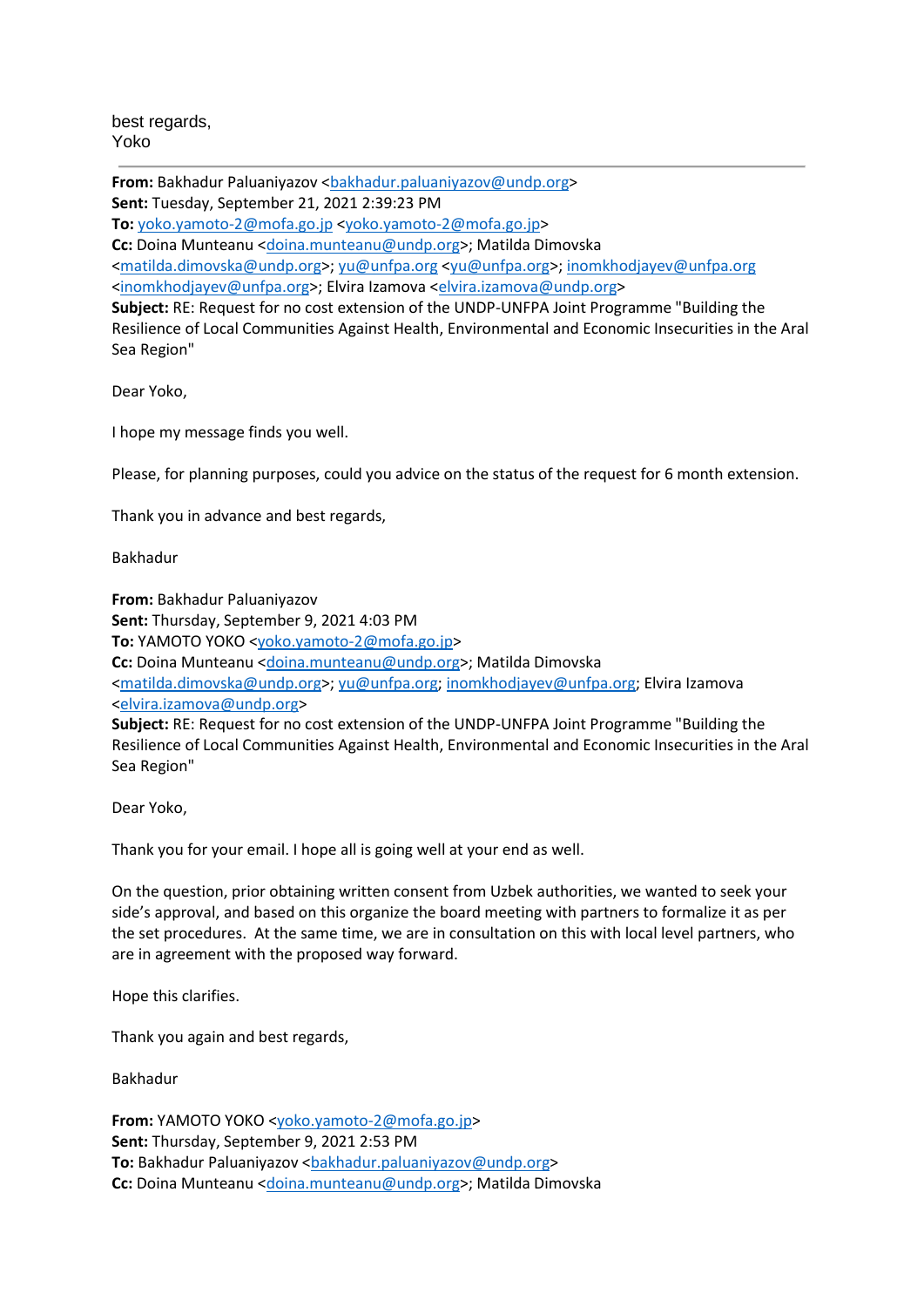[<matilda.dimovska@undp.org>](mailto:matilda.dimovska@undp.org); [yu@unfpa.org;](mailto:yu@unfpa.org) [inomkhodjayev@unfpa.org;](mailto:inomkhodjayev@unfpa.org) Elvira Izamova [<elvira.izamova@undp.org>](mailto:elvira.izamova@undp.org)

**Subject:** RE: Request for no cost extension of the UNDP-UNFPA Joint Programme "Building the Resilience of Local Communities Against Health, Environmental and Economic Insecurities in the Aral Sea Region"

Dear Bakhadur,

Hope this email finds you well.

MOFA HQ is asking if this budget amendment and no-cost extension has been agreed by the Uzbek authority.

Do you have any written consent from their side?

Thank you for your cooperation.

Best regards,

Yoko

**From:** Bakhadur Paluaniyazov <br/>bakhadur.paluaniyazov@undp.org> **Sent:** Thursday, August 19, 2021 6:46 PM **To:** YAMOTO YOKO [<yoko.yamoto-2@mofa.go.jp>](mailto:yoko.yamoto-2@mofa.go.jp) **Cc:** Doina Munteanu [<doina.munteanu@undp.org>](mailto:doina.munteanu@undp.org); Matilda Dimovska [<matilda.dimovska@undp.org>](mailto:matilda.dimovska@undp.org); [yu@unfpa.org;](mailto:yu@unfpa.org) [inomkhodjayev@unfpa.org;](mailto:inomkhodjayev@unfpa.org) Elvira Izamova [<elvira.izamova@undp.org>](mailto:elvira.izamova@undp.org) **Subject:** RE: Request for no cost extension of the UNDP-UNFPA Joint Programme "Building the

Resilience of Local Communities Against Health, Environmental and Economic Insecurities in the Aral Sea Region"

Dear Yoko,

I hope my message finds you well.

Please, as requested, enclosed are progress report as well as finance reports for your consideration, separately for UNFPA and UNDP parts.

Thank you and best regards,

Bakhadur

**From:** YAMOTO YOKO <yoko.yamo[to-2@mofa.go.jp>](mailto:o-2@mofa.go.jp) **Sent:** Monday, August 16, 2021 6:36 PM **To:** Bakhadur Paluaniyazov < bakhadur.paluaniyazov@undp.org> **Cc:** Doina Munteanu [<doina.munteanu@undp.org>](mailto:doina.munteanu@undp.org); Matilda Dimovska [<matilda.dimovska@undp.org>](mailto:matilda.dimovska@undp.org); [yu@unfpa.org;](mailto:yu@unfpa.org) [inomkhodjayev@unfpa.org;](mailto:inomkhodjayev@unfpa.org) Elvira Izamova [<elvira.izamova@undp.org>](mailto:elvira.izamova@undp.org)

**Subject:** RE: Request for no cost extension of the UNDP-UNFPA Joint Programme "Building the Resilience of Local Communities Against Health, Environmental and Economic Insecurities in the Aral Sea Region"

Dear Bakhadur,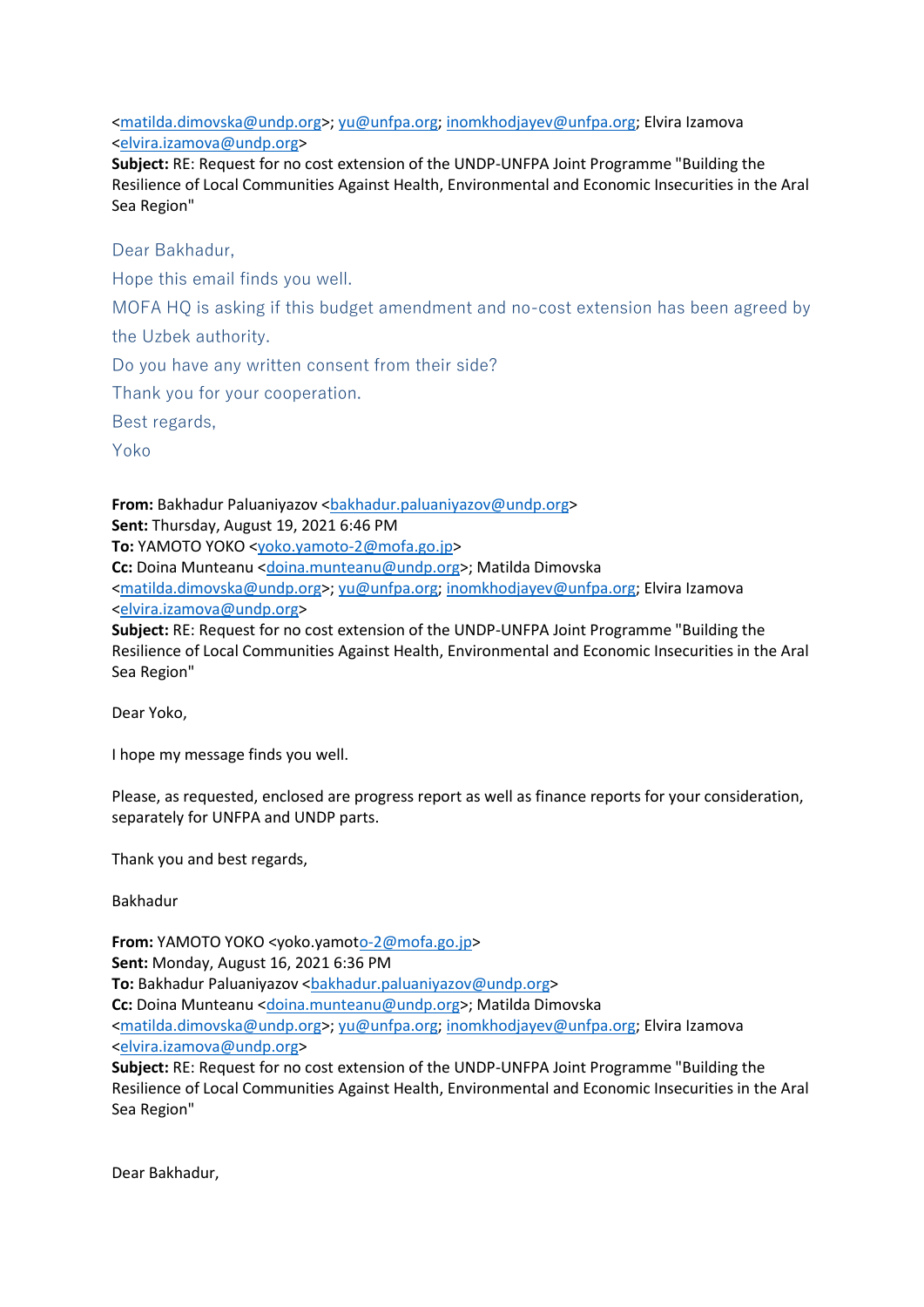Hope this email finds you well.

May I follow up the status of the preparation? thanks, Yoko

差出人: Bakhadur Paluaniyazov <br/>bakhadur.paluaniyazov@undp.org> 送信日時**:** 2021年7月21日 13:48 宛先**:** YAMOTO YOKO **CC:** Doina Munteanu; Matilda Dimovska; [yu@unfpa.org;](mailto:yu@unfpa.org) [inomkhodjayev@unfpa.org;](mailto:inomkhodjayev@unfpa.org) Elvira Izamova 件名**:** Re: Request for no cost extension of the UNDP-UNFPA Joint Programme "Building the Resilience of Local Communities Against Health, Environmental and Economic Insecurities in the Aral Sea Region"

Dear Yoko,

Thank you very much for feedback. The request for progress and finance reports are wellnoted.

We will prepare and submit them accordingly.

Thank you and best regards,

Bakhadur

Скачайте [Outlook для Android](https://eur03.safelinks.protection.outlook.com/?url=https%3A%2F%2Faka.ms%2Fghei36&data=04%7C01%7Cgulnora.ibragimova%40undp.org%7Cd9dcc35513ea4b2caa8808d9a7fa6f9a%7Cb3e5db5e2944483799f57488ace54319%7C0%7C0%7C637725516323399100%7CUnknown%7CTWFpbGZsb3d8eyJWIjoiMC4wLjAwMDAiLCJQIjoiV2luMzIiLCJBTiI6Ik1haWwiLCJXVCI6Mn0%3D%7C3000&sdata=XEYYGq9Yg320DixNAWyk8%2F%2B7imRMMFt41j5NIkctEu0%3D&reserved=0)

**От:** YAMOTO YOKO [<yoko.yamoto-2@mofa.go.jp>](mailto:yoko.yamoto-2@mofa.go.jp)

**Отправлено:** понедельник, 19 июля 2021 г., 7:28 PM

**Кому:** Bakhadur Paluaniyazov

**Копия:** Doina Munteanu; Matilda Dimovska; [yu@unfpa.org;](mailto:yu@unfpa.org) [inomkhodjayev@unfpa.org;](mailto:inomkhodjayev@unfpa.org) Elvira Izamova

**Тема:** RE: Request for no cost extension of the UNDP-UNFPA Joint Programme "Building the Resilience of Local Communities Against Health, Environmental and Economic Insecurities in the Aral Sea Region"

Dear Bakhadur,

Thank you so much for sending the letter.

Since you requested the extension of the project period together with this letter, we need additional documents for approval.

Can you please submit the progress report and the financial report to date?

In the financial report, please include the following items;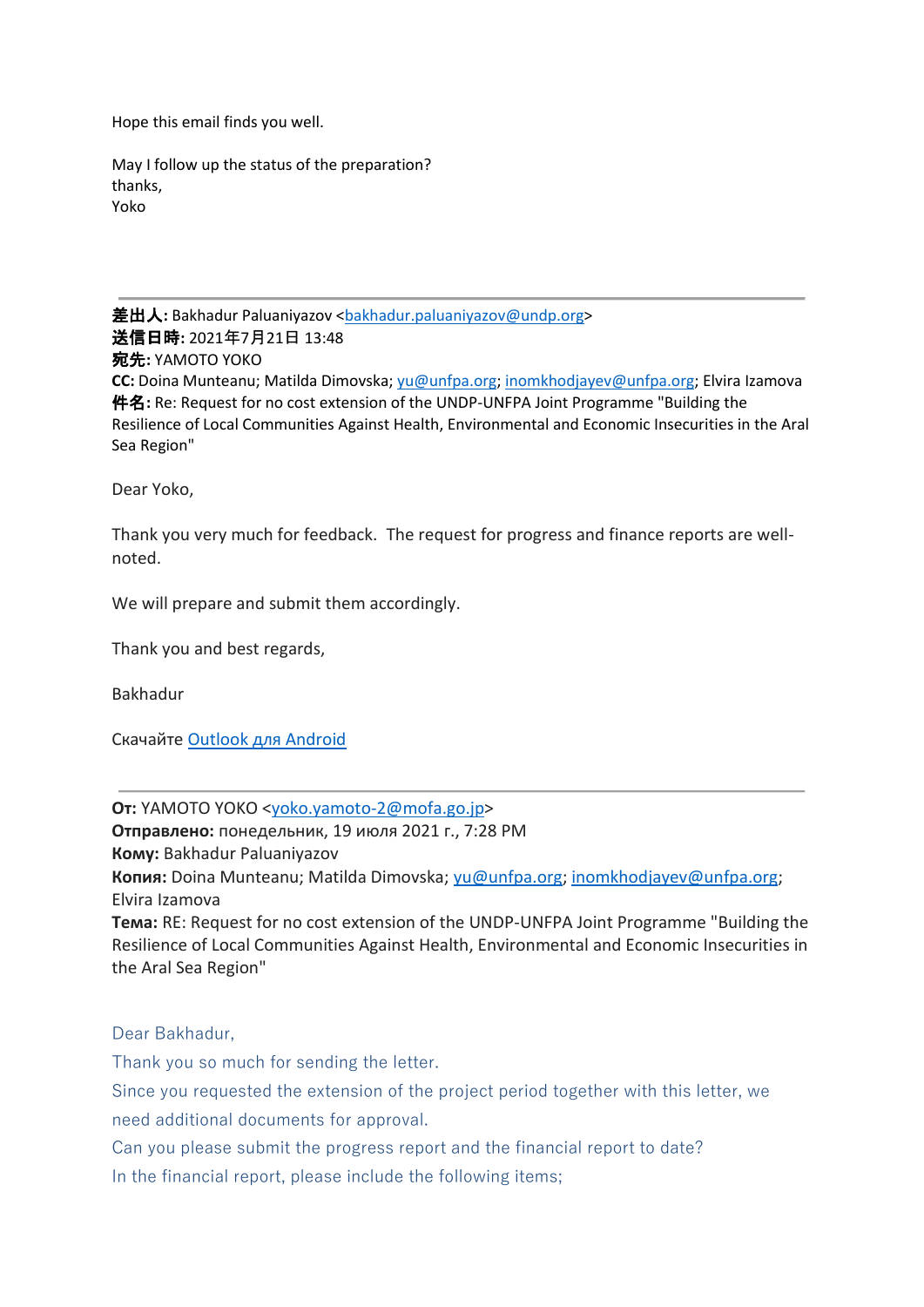-Overall Funding Received from Japan (JPY)

-Overall Funding Received from Japan (USD)

-Total executed as of XXXXXX

-Remaining fund as of XXXXXX

Thank you for your cooperation as usual! Best regards,

Yoko

**From:** Bakhadur Paluaniyazov < bakhadur.paluaniyazov@undp.org> **Sent:** Friday, July 16, 2021 9:58 AM **To:** YAMOTO YOKO [<yoko.yamoto-2@mofa.go.jp>](mailto:yoko.yamoto-2@mofa.go.jp) **Cc:** Doina Munteanu [<doina.munteanu@undp.org>](mailto:doina.munteanu@undp.org); Matilda Dimovska [<matilda.dimovska@undp.org>](mailto:matilda.dimovska@undp.org); [yu@unfpa.org;](mailto:yu@unfpa.org) [inomkhodjayev@unfpa.org;](mailto:inomkhodjayev@unfpa.org) Elvira Izamova [<elvira.izamova@undp.org>](mailto:elvira.izamova@undp.org) **Subject:** RE: Request for no cost extension of the UNDP-UNFPA Joint Programme "Building the Resilience of Local Communities Against Health, Environmental and Economic Insecurities in the Aral Sea Region"

Dear Yoko,

Hope all is going well.

Please, as requested, enclosed is the official letter and Gantt chart for your consideration. If needed, we stand by to organize with you a working level meeting jointly with UNFPA colleagues on project activities and status.

Thank you for guidance and best regards,

Bakhadur

**From:** Bakhadur Paluaniyazov **Sent:** Monday, July 5, 2021 2:26 PM **To:** YAMOTO YOKO [<yoko.yamoto-2@mofa.go.jp>](mailto:yoko.yamoto-2@mofa.go.jp) **Cc:** Doina Munteanu [<doina.munteanu@undp.org>](mailto:doina.munteanu@undp.org); Matilda Dimovska [<matilda.dimovska@undp.org>](mailto:matilda.dimovska@undp.org); [yu@unfpa.org;](mailto:yu@unfpa.org) [inomkhodjayev@unfpa.org;](mailto:inomkhodjayev@unfpa.org) Elvira Izamova [<elvira.izamova@undp.org>](mailto:elvira.izamova@undp.org) **Subject:** RE: Request for no cost extension of the UNDP-UNFPA Joint Programme "Building the

Resilience of Local Communities Against Health, Environmental and Economic Insecurities in the Aral Sea Region"

Dear Yoko,

Thank you for your message and feedback.

Below is well-noted, as requested, we will provide the letter with explanation as well as Gantt chart of activities for possible exposition period.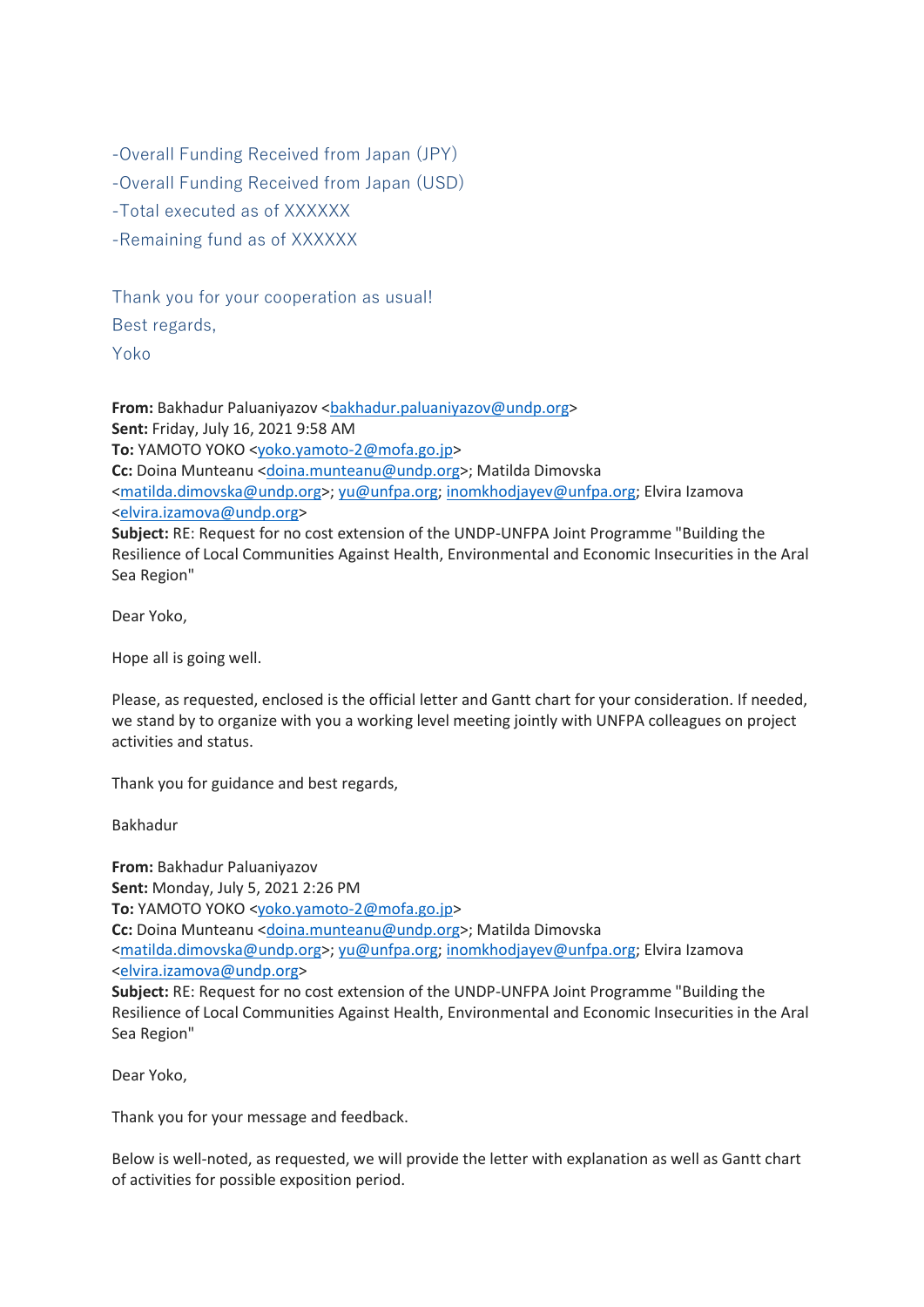Thank you for continuous guidance and best regards,

Bakhadur

**From:** YAMOTO YOKO [<yoko.yamoto-2@mofa.go.jp>](mailto:yoko.yamoto-2@mofa.go.jp) **Sent:** Monday, July 5, 2021 12:29 PM To: Bakhadur Paluaniyazov <br/>bakhadur.paluaniyazov@undp.org> **Cc:** Doina Munteanu [<doina.munteanu@undp.org>](mailto:doina.munteanu@undp.org); Matilda Dimovska [<matilda.dimovska@undp.org>](mailto:matilda.dimovska@undp.org); [yu@unfpa.org;](mailto:yu@unfpa.org) [inomkhodjayev@unfpa.org;](mailto:inomkhodjayev@unfpa.org) Elvira Izamova [<elvira.izamova@undp.org>](mailto:elvira.izamova@undp.org)

**Subject:** RE: Request for no cost extension of the UNDP-UNFPA Joint Programme "Building the Resilience of Local Communities Against Health, Environmental and Economic Insecurities in the Aral Sea Region"

Dear Bakhadur,

Hope this email finds you well.

I have checked with MOFA HQ and this is rather a big change in the line of activities, especially in the UNFPA part.

Could you please submit an official letter to explain why this is necessary, to cancel the planned trainings and activities and shift those budget to purchase HPV testing kit, and seek for approval?

Also, please submit the Gantt Chart of Activities with possible extension of the project period.

Thank you for your cooperation.

Best regards,

Yoko Yamoto

**From:** Bakhadur Paluaniyazov [<bakhadur.paluaniyazov@undp.org>](mailto:bakhadur.paluaniyazov@undp.org) **Sent:** Friday, June 18, 2021 9:57 AM **To:** YAMOTO YOKO [<yoko.yamoto-2@mofa.go.jp>](mailto:yoko.yamoto-2@mofa.go.jp) **Cc:** Doina Munteanu [<doina.munteanu@undp.org>](mailto:doina.munteanu@undp.org); Matilda Dimovska [<matilda.dimovska@undp.org>](mailto:matilda.dimovska@undp.org); [yu@unfpa.org;](mailto:yu@unfpa.org) [inomkhodjayev@unfpa.org;](mailto:inomkhodjayev@unfpa.org) Elvira Izamova [<elvira.izamova@undp.org>](mailto:elvira.izamova@undp.org) **Subject:** RE: Request for no cost extension of the UNDP-UNFPA Joint Programme "Building the Resilience of Local Communities Against Health, Environmental and Economic Insecurities in the Aral Sea Region"

Dear Yoko,

Please, as requested enclosed is the status of the procurements, which also reflects adjustments and ongoing cases. In overall, as you would see there are some changes in the budget allocations, as the final contract amounts in most cases differ from the initial allocations in line with the bid results. All those changes are reflected in the budget and in the detailed budget too.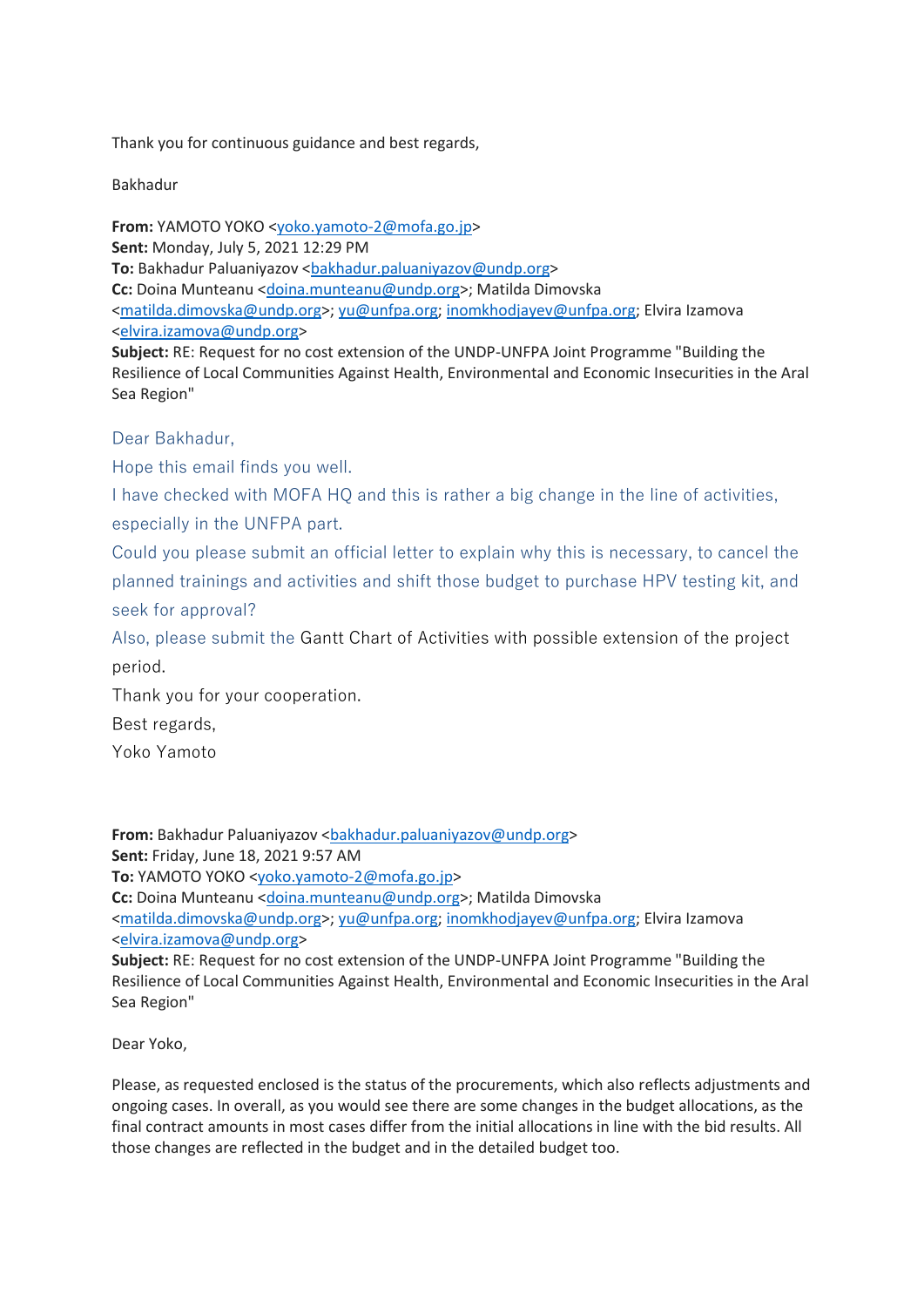Thank you and best regards,

Bakhadur

**From:** Bakhadur Paluaniyazov **Sent:** Friday, June 11, 2021 11:55 AM **To:** YAMOTO YOKO [<yoko.yamoto-2@mofa.go.jp>](mailto:yoko.yamoto-2@mofa.go.jp) **Cc:** Doina Munteanu [<doina.munteanu@undp.org>](mailto:doina.munteanu@undp.org); Matilda Dimovska [<matilda.dimovska@undp.org>](mailto:matilda.dimovska@undp.org); [yu@unfpa.org;](mailto:yu@unfpa.org) [inomkhodjayev@unfpa.org;](mailto:inomkhodjayev@unfpa.org) Elvira Izamova [<elvira.izamova@undp.org>](mailto:elvira.izamova@undp.org) **Subject:** RE: Request for no cost extension of the UNDP-UNFPA Joint Programme "Building the

Resilience of Local Communities Against Health, Environmental and Economic Insecurities in the Aral Sea Region"

Dear Yoko,

Thanks a lot for your message. Hope all is well at your end.

We apologize for taking time on this request. Meantime, some procurements are in process. We are in detail reviewing also the budget lines, as the final contract amounts in most cases differ from the initial allocations in line with the bid results.

We plan to provide the requested information early next week. Hope this is agreeable.

Thank you very much and best regards,

Bakhadur

**From:** YAMOTO YOKO [<yoko.yamoto-2@mofa.go.jp>](mailto:yoko.yamoto-2@mofa.go.jp) **Sent:** Friday, June 11, 2021 9:51 AM To: Bakhadur Paluaniyazov <br/>bakhadur.paluaniyazov@undp.org> **Cc:** Doina Munteanu [<doina.munteanu@undp.org>](mailto:doina.munteanu@undp.org); Matilda Dimovska [<matilda.dimovska@undp.org>](mailto:matilda.dimovska@undp.org); [yu@unfpa.org;](mailto:yu@unfpa.org) [inomkhodjayev@unfpa.org;](mailto:inomkhodjayev@unfpa.org) Elvira Izamova [<elvira.izamova@undp.org>](mailto:elvira.izamova@undp.org) **Subject:** RE: Request for no cost extension of the UNDP-UNFPA Joint Programme "Building the Resilience of Local Communities Against Health, Environmental and Economic Insecurities in the Aral Sea Region"

Dear Bakhadur,

How are you?

Let me follow up the current status of the preparation.

Thank you for your cooperation!

Yoko

**From:** Bakhadur Paluaniyazov < bakhadur.paluaniyazov@undp.org> **Sent:** Thursday, May 27, 2021 11:16 AM **To:** YAMOTO YOKO [<yoko.yamoto-2@mofa.go.jp>](mailto:yoko.yamoto-2@mofa.go.jp) **Cc:** Doina Munteanu [<doina.munteanu@undp.org>](mailto:doina.munteanu@undp.org); Matilda Dimovska [<matilda.dimovska@undp.org>](mailto:matilda.dimovska@undp.org); [yu@unfpa.org;](mailto:yu@unfpa.org) [inomkhodjayev@unfpa.org;](mailto:inomkhodjayev@unfpa.org) Elvira Izamova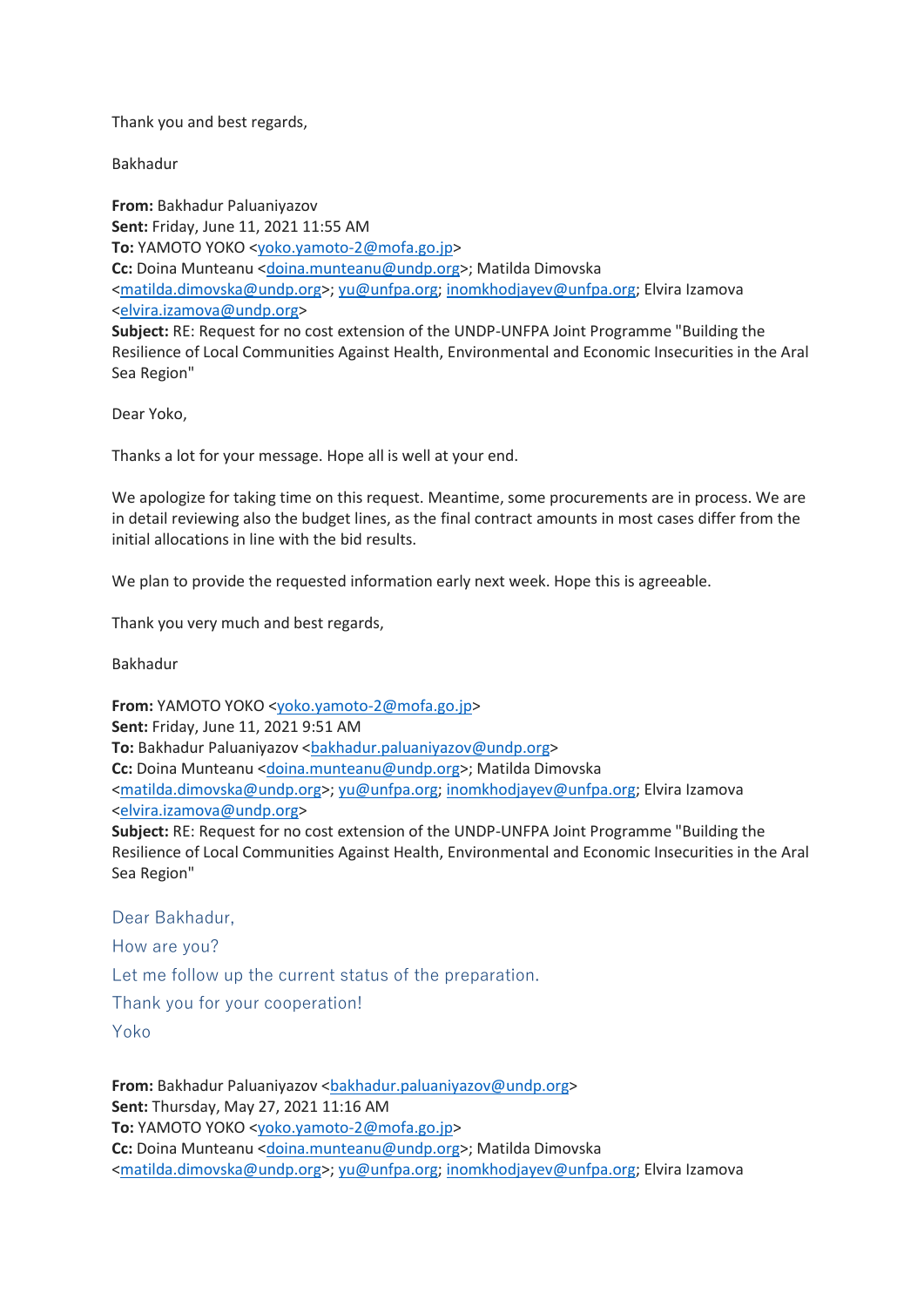## [<elvira.izamova@undp.org>](mailto:elvira.izamova@undp.org)

**Subject:** RE: Request for no cost extension of the UNDP-UNFPA Joint Programme "Building the Resilience of Local Communities Against Health, Environmental and Economic Insecurities in the Aral Sea Region"

Dear Yoko,

Thank you for your email. Hope all is good at your end as well.

This is well-received and we will revert back shortly with status update and further plan as requested.

Best regards,

Bakhadur

**From:** YAMOTO YOKO [\[mailto:yoko.yamoto-2@mofa.go.jp\]](mailto:yoko.yamoto-2@mofa.go.jp) **Sent:** Thursday, May 27, 2021 10:52 AM To: Bakhadur Paluaniyazov <br/>bakhadur.paluaniyazov@undp.org> **Cc:** Doina Munteanu [<doina.munteanu@undp.org>](mailto:doina.munteanu@undp.org); Matilda Dimovska [<matilda.dimovska@undp.org>](mailto:matilda.dimovska@undp.org); [yu@unfpa.org;](mailto:yu@unfpa.org) [inomkhodjayev@unfpa.org;](mailto:inomkhodjayev@unfpa.org) Elvira Izamova [<elvira.izamova@undp.org>](mailto:elvira.izamova@undp.org) **Subject:** RE: Request for no cost extension of the UNDP-UNFPA Joint Programme "Building the Resilience of Local Communities Against Health, Environmental and Economic Insecurities in the Aral

Dear Bakhadur,

Sea Region"

Hope this email finds you well.

I have received a request from MOFA HQ, to know the status of the procurement of the equipment under this project.

Attached is the original list of equipment to be procured.

Could you please send me the current status and the future plan, as well as if any change from the original plan? Thank you for your cooperation in advance.

best regards,

Yoko Yamoto

差出人: Bakhadur Paluaniyazov [<bakhadur.paluaniyazov@undp.org>](mailto:bakhadur.paluaniyazov@undp.org) 送信日時**:** 2021年5月4日 15:48 宛先**:** YAMOTO YOKO **CC:** Doina Munteanu; Matilda Dimovska; [yu@unfpa.org;](mailto:yu@unfpa.org) [inomkhodjayev@unfpa.org;](mailto:inomkhodjayev@unfpa.org) Elvira Izamova 件名**:** RE: Request for no cost extension of the UNDP-UNFPA Joint Programme "Building the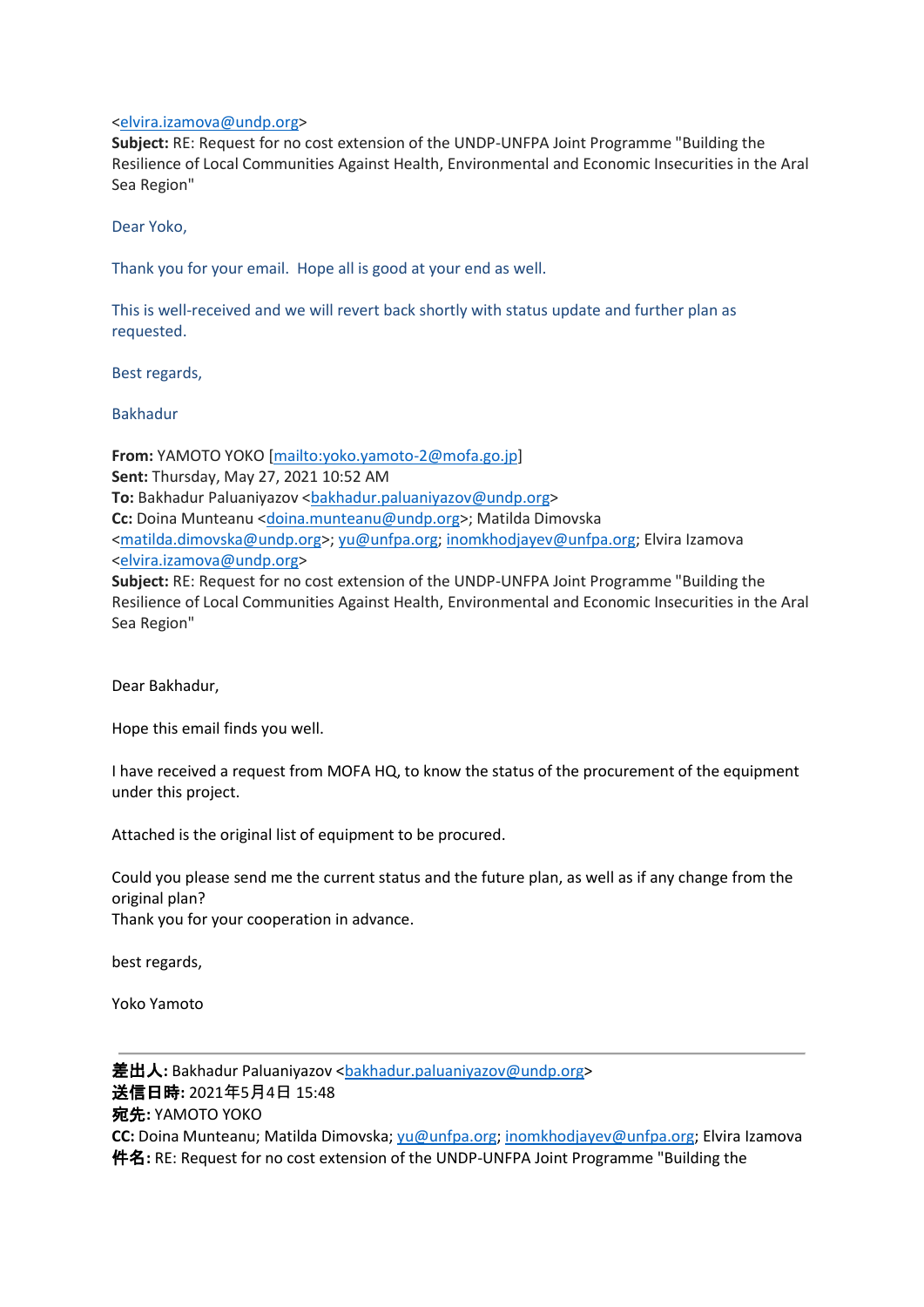Resilience of Local Communities Against Health, Environmental and Economic Insecurities in the Aral Sea Region"

## Dear Yoko,

Many thanks for your swift feedback and guidance. Yes, the project's current deadline for implementation is 31<sup>st</sup> December 2021 and we would like to request for the extension until the end of June 2022.

Below all is well-noted and we will follow up accordingly and provide requested documents in September.

Thank you again and best regards,

## Bakhadur

**From:** YAMOTO YOKO [\[mailto:yoko.yamoto-2@mofa.go.jp\]](mailto:yoko.yamoto-2@mofa.go.jp) **Sent:** Tuesday, May 4, 2021 3:22 PM To: Bakhadur Paluaniyazov <br />
stakhadur.paluaniyazov@undp.org> **Cc:** Doina Munteanu [<doina.munteanu@undp.org>](mailto:doina.munteanu@undp.org); Matilda Dimovska [<matilda.dimovska@undp.org>](mailto:matilda.dimovska@undp.org); [yu@unfpa.org;](mailto:yu@unfpa.org) [inomkhodjayev@unfpa.org;](mailto:inomkhodjayev@unfpa.org) Elvira Izamova [<elvira.izamova@undp.org>](mailto:elvira.izamova@undp.org) **Subject:** RE: Request for no cost extension of the UNDP-UNFPA Joint Programme "Building the Resilience of Local Communities Against Health, Environmental and Economic Insecurities in the Aral Sea Region"

Dear Bakhadur,

Thank you for your email.

I understood your intention to extend the duration of the project.

May I confirm that the current deadline of implementation is the end of this year,

and you would like to extend it until end of June 2022? If so, it maybe too early to process the extension right now..

please send us the request letter with progress report, financial report and the new budget plan, around September 2021.

Thank you! Yoko Yamoto